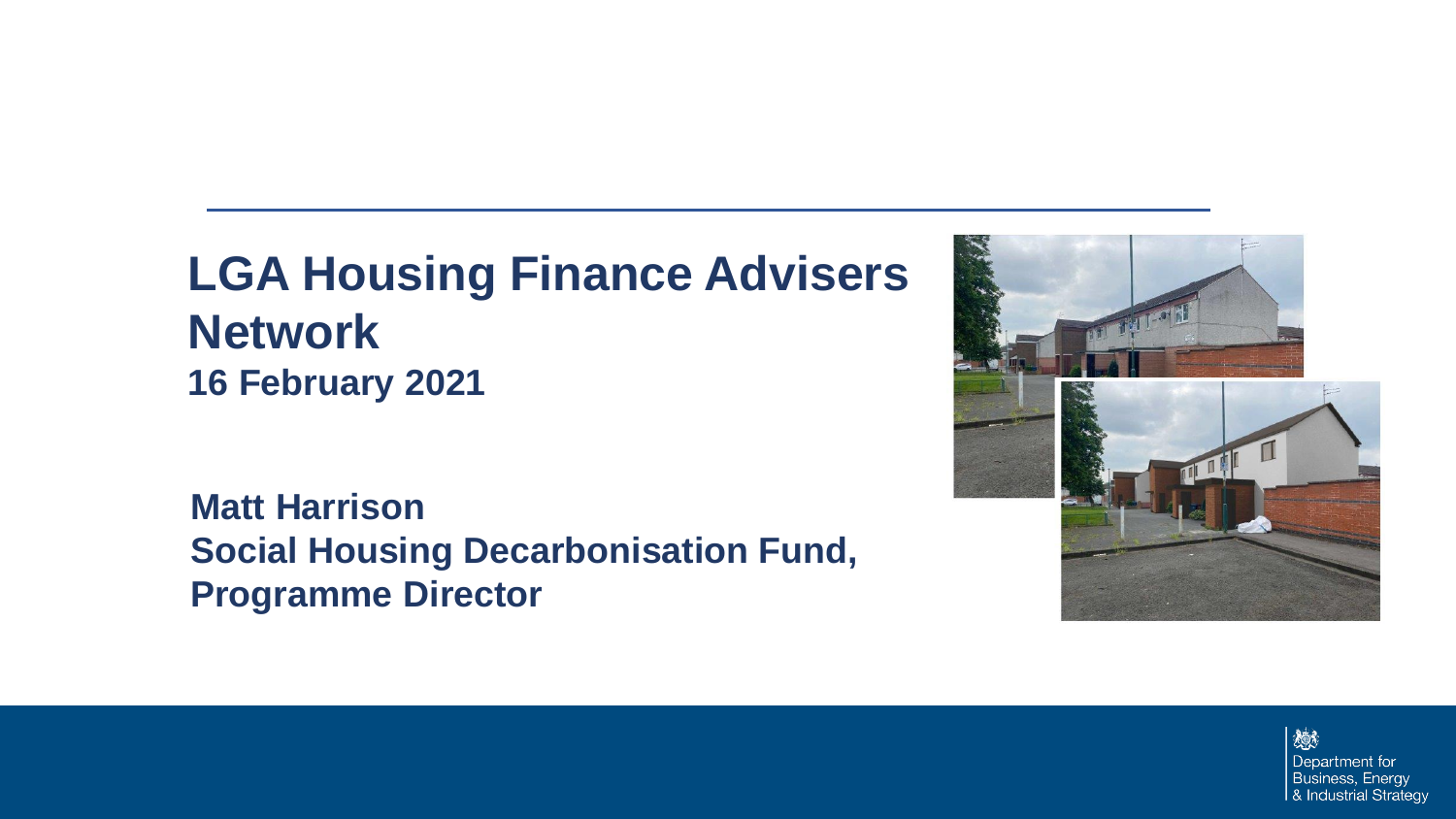### Decarbonising the Nation's Housing Stock: The Challenge

We need to reduce emissions to close to zero by 2050. A step change in the rate of energy performance improvements to existing homes is required over the 2020s to meet the carbon budgets, keep energy bills low, and support the transition to low carbon heat.



**Homes account for 15% of UK greenhouse gas emissions** (or 21% if electricity use is included).



In 2020, there were ~**13m homes below EPC Band C**  in England. Of these, **1.4m are social homes** with **54% of these in fuel poverty**.

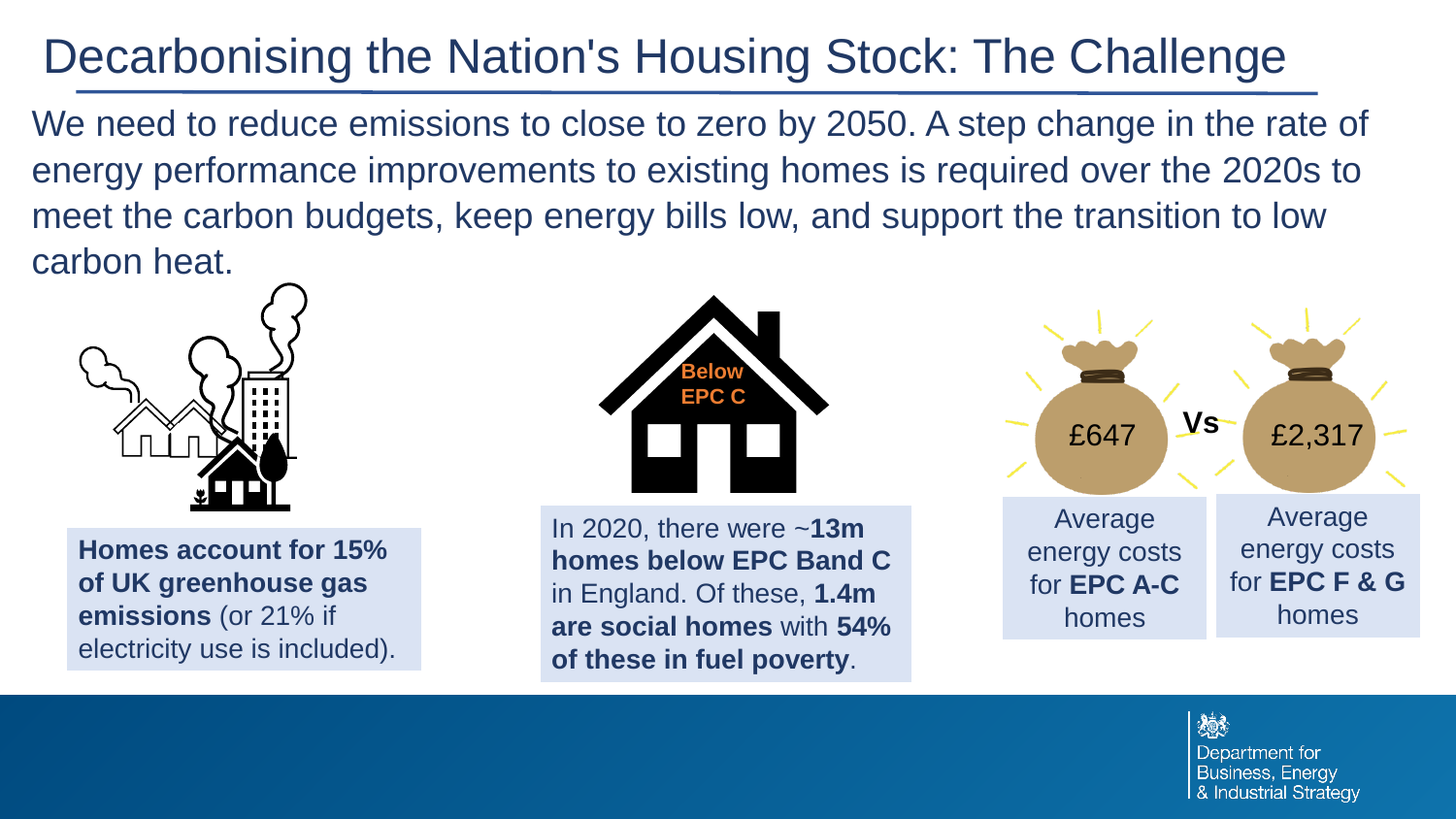### Decarbonising the Nation's Housing Stock: The Challenge



By 2050, our buildings will need to be **more energy efficient, smarter** and more **flexible**, and use **low carbon heat**.



Energy performance improvements will need to take account of the **differences in buildings, geographies**, and the **needs of owners / occupants**.



Some properties may not be able to reach zero emissions practically, cost effectively or affordably, and therefore **appropriate safeguards and exemptions** may be required.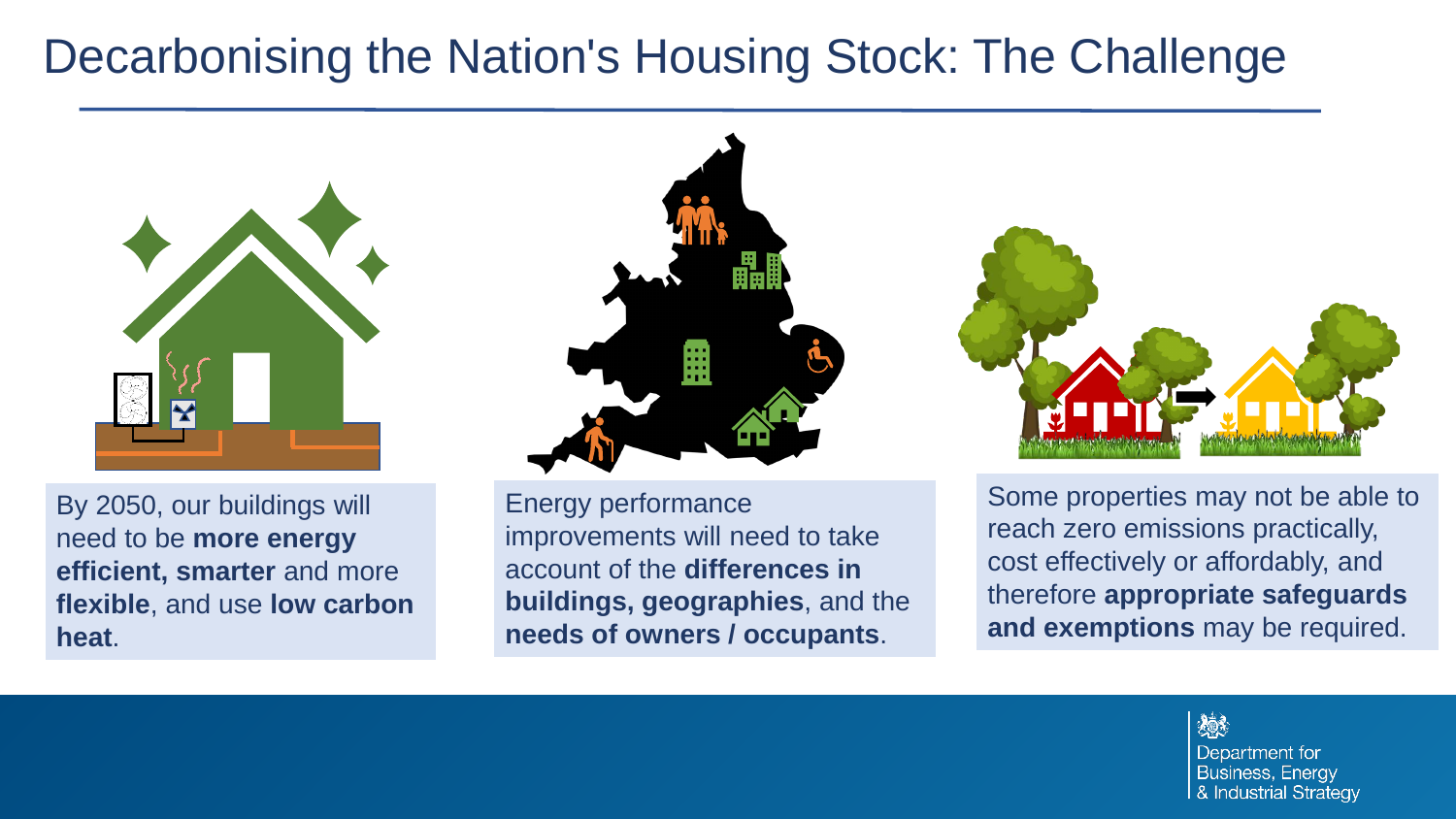### Social Housing Decarbonisation **Capability**

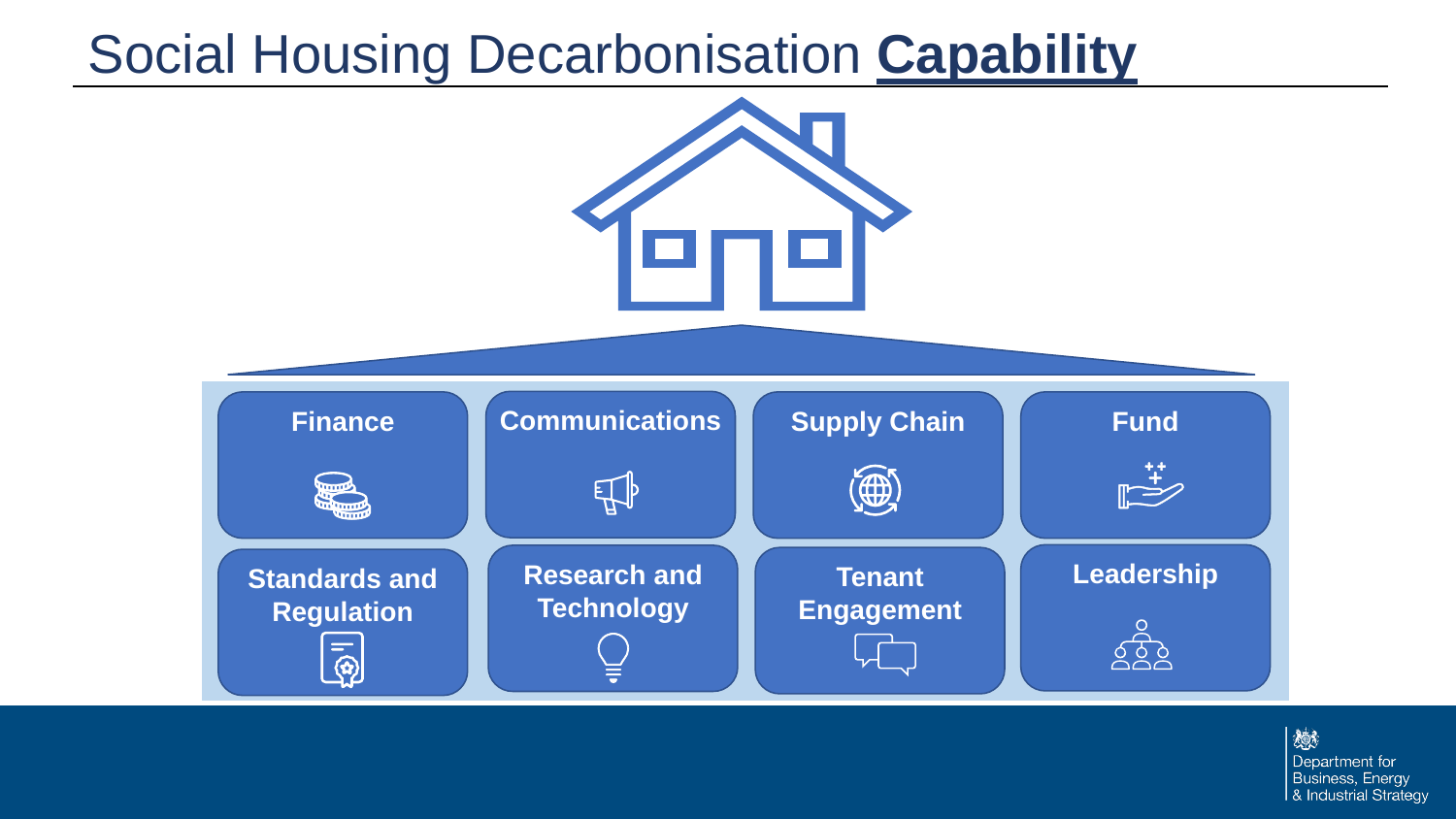## The Social Housing Decarbonisation Fund

- The 2019 Conservative Manifesto includes a proposal for a **£3.8bn Social Housing Decarbonisation Fund** over a 10 year period, to improve the energy performance of social rented homes (subject to future spending reviews).
- The 2020 Summer Economic Update announced the £50m Demonstrator *(increased to £61m)* fund to deliver innovative retrofit projects for social housing, demonstrating a targeted performance level and cost reduction.
- The Government has announced up to £160m (*increased to £179m)* for the first wave of the SHDF in financial year 2021/22, delivering to March 2023.
- The 2021 Spending Review has committed a further £800 million to the SHDF for the three-year period.

| FY20/21                |                     | FY21/22                  | FY22/23             | <b>FY23/FY24</b> | <b>FY24/FY25</b> | <b>FY25/FY26</b> | <b>FY26/</b><br><b>FY27</b> | <b>FY27/</b><br><b>FY28</b> | <b>FY28/</b><br><b>FY29</b> | FY29/<br>$\mathbb{Z}$ FY30 | <b>FY30/</b><br>FY31 / |
|------------------------|---------------------|--------------------------|---------------------|------------------|------------------|------------------|-----------------------------|-----------------------------|-----------------------------|----------------------------|------------------------|
| £61m SHDF Demonstrator |                     |                          |                     |                  |                  |                  |                             |                             |                             |                            |                        |
|                        |                     |                          | £179m - Wave 1 SHDF |                  |                  |                  |                             |                             |                             |                            |                        |
|                        | £800m - Wave 2 SHDF |                          |                     |                  |                  |                  |                             |                             |                             |                            |                        |
|                        |                     | <b>Future SHDF Waves</b> |                     |                  |                  |                  |                             |                             |                             |                            |                        |

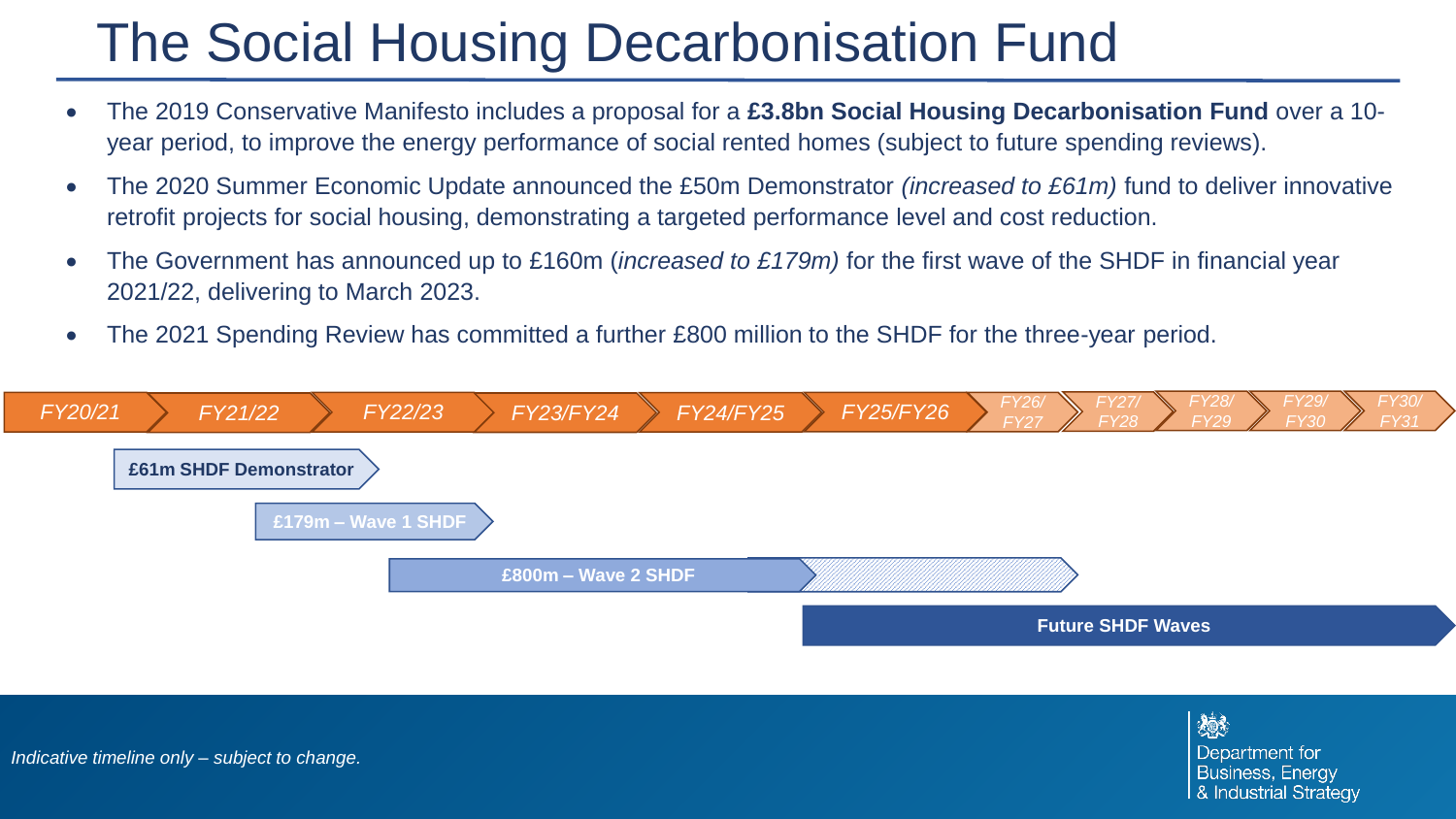## SHDF Aims & Objectives



**Reduce CO2 emissions** from Social Housing and work towards **Net Zero 2050 targets.**

Improve **comfort and wellbeing** of social housing tenants





Support the **Fuel Poverty Target** to ensure that as many fuel poor homes as reasonably practicable achieve a min EER C, by 2030.

SHDF Aims & Objectives Support **Clean Growth Strategy Ambition** to improve as many homes as possible to EPC C where practical, cost effective and affordable by 2035.



Develop the **green economy** and **associated jobs**.

Support the **retrofit supply chain**  capability and capacity.

> 嫁 Department for **Business, Energy** & Industrial Strategy

**C**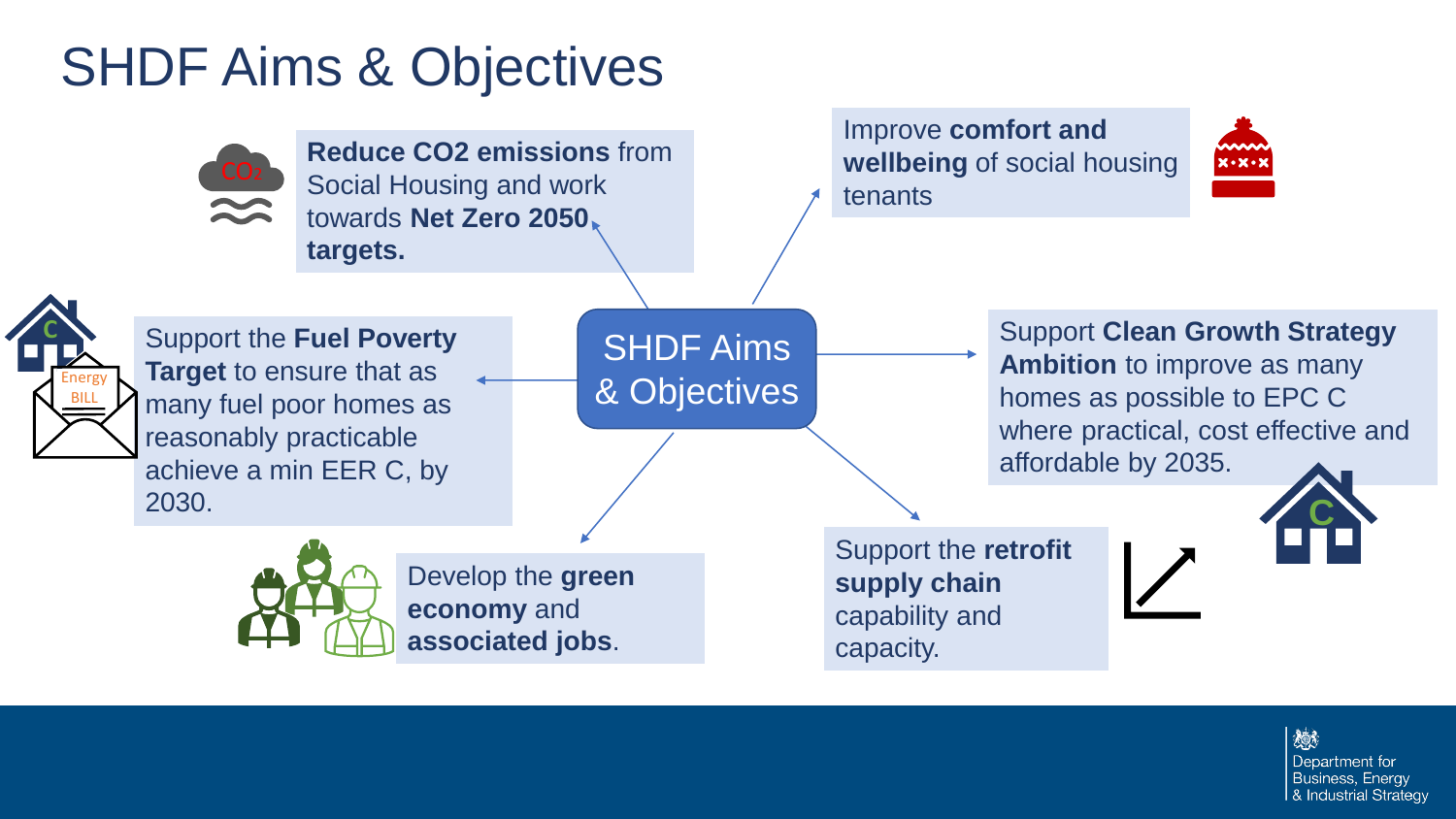## SHDF Demonstrator

The Demonstrator was designed to learn lessons about high complexity whole house retrofits (high complexity, low volume).

#### **Objectives**

- Stimulate the economy and support the supply chain
- Create and support jobs
- Cut bills by £300-500 per household
- Reduce cost of Whole House Retrofit
- Identify key lessons for the forward programme

#### *Summary*

Funding 18 projects

Over 2100 Dwellings

>1100 FTE workers



Archetypes include: æ terraced, semi-detached, **FIF** flats, bungalows

#### **4 distinct partnership models:**



Stakeholder Partnership Relationship with Contractor Relationship with Consultant Pre-Existing Framework

#### **No. of bids improving to:**

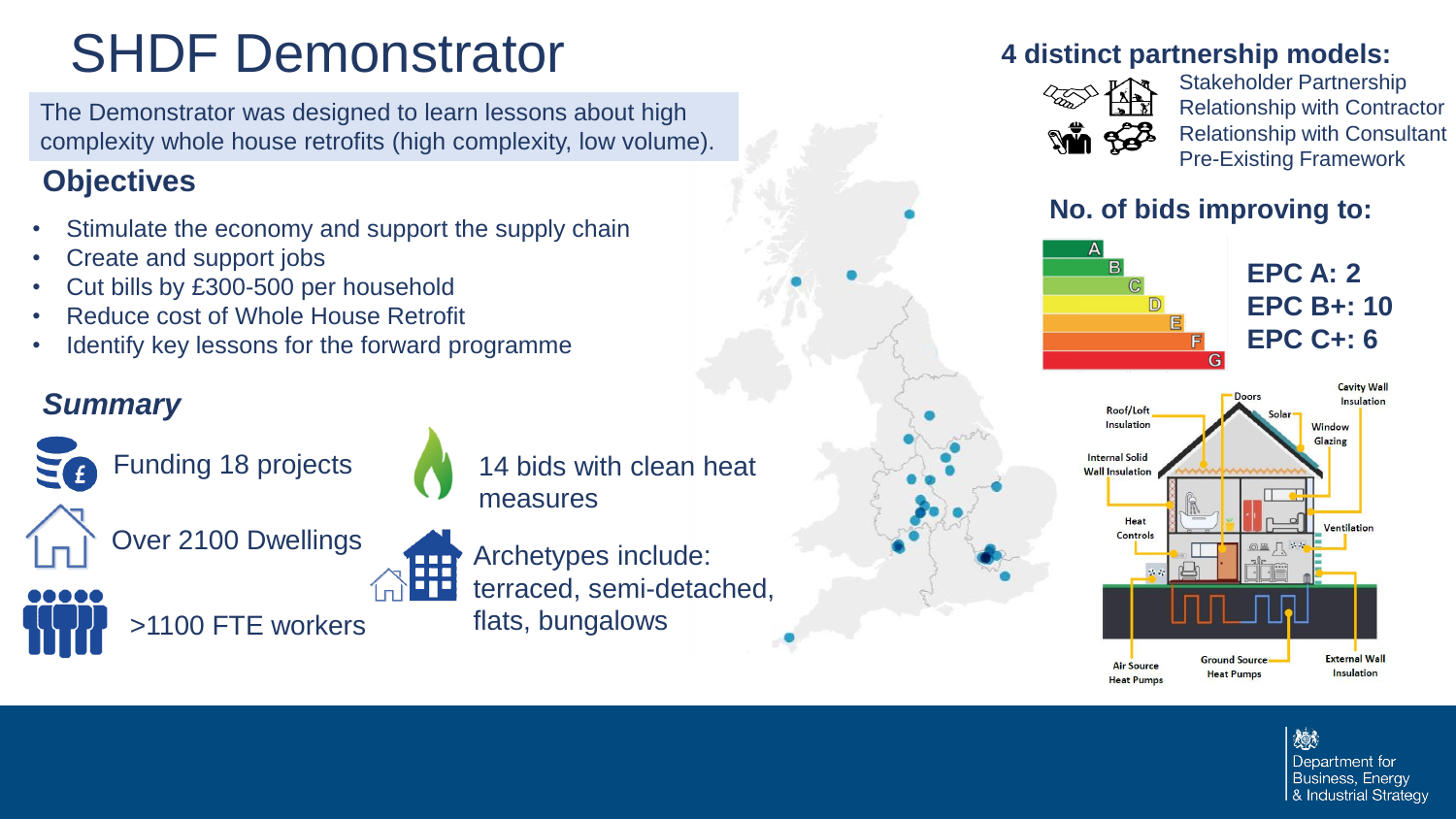## SHDF Wave 1 Key Principles



### Fabric First

Ensures heat loss prevention measures are installed before other energy efficiency measures, to maximise the dwelling's suitability for low carbon heating either now or in the future, and to benefit tenants (comfort, health, wellbeing and bills).



Facilitating the treatment of the worst performing homes through a scaled cost cap that allows for greater spend on those homes with a lower starting EPC Band.



### Lowest Regret

Minimise the potential of measures having to be replaced in the future on the journey to Net Zero.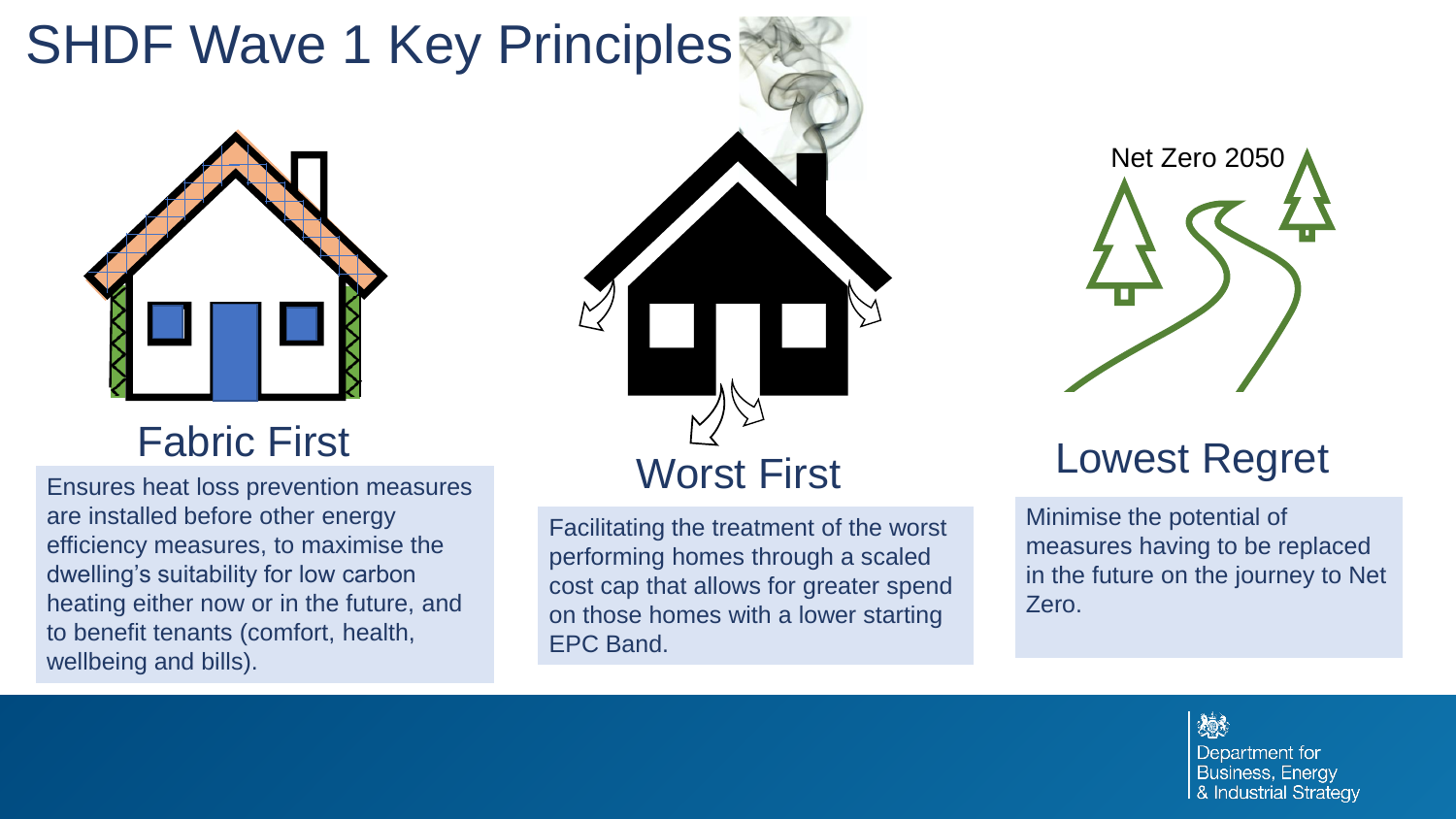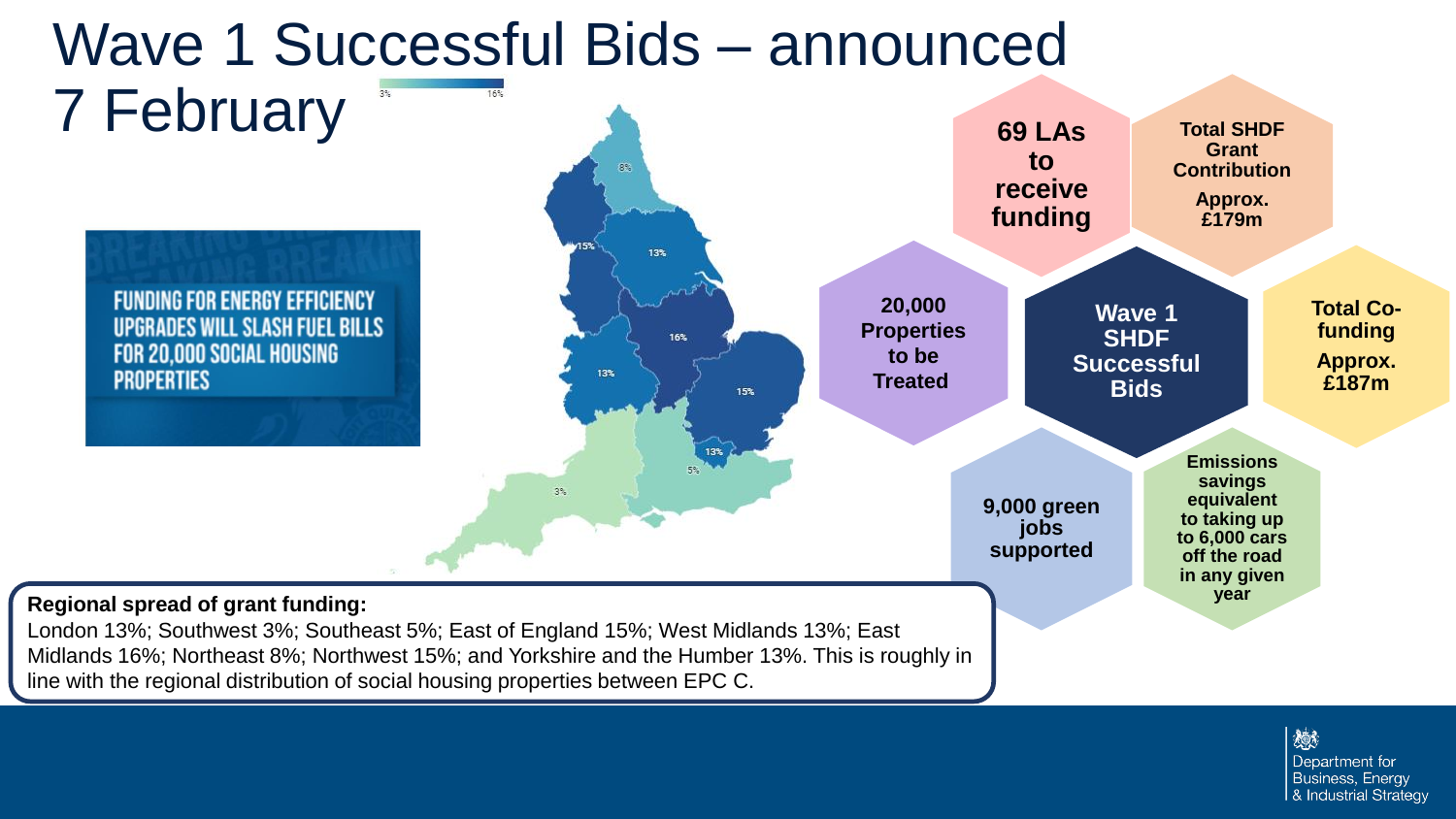# SHDF Proposed Wave 2

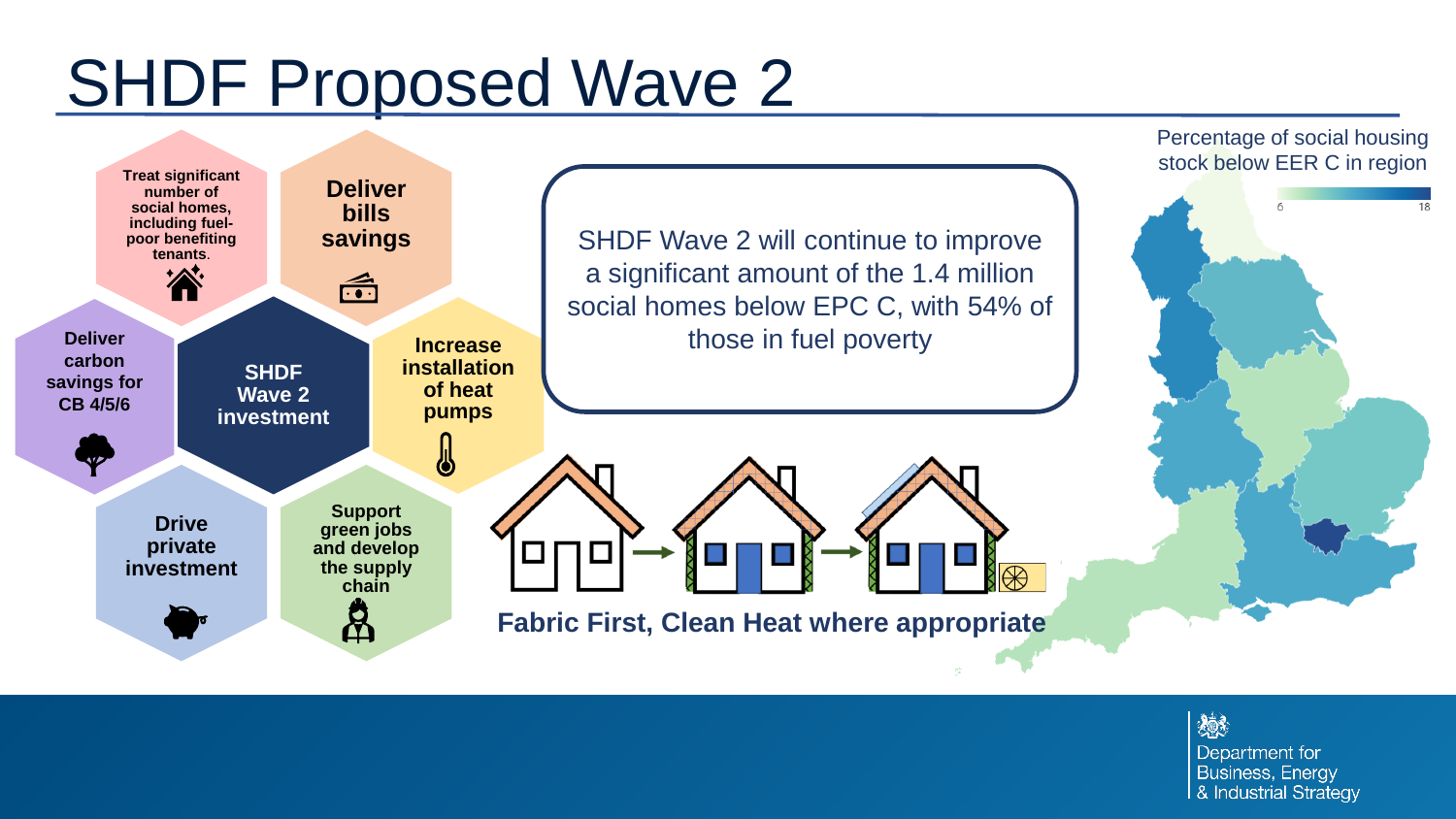Start preparing now for the Wave 2 competition launch (next financial year) and complete the Social Housing Retrofit Accelerator (SHRA) [self-assessment](https://www.socialhousingretrofit.org.uk/self-assessment) to begin receiving tailored support for your project

Develop a clear idea of what you want to do

Consider how SHDF can enable you to complete your project **bigger, better & faster**